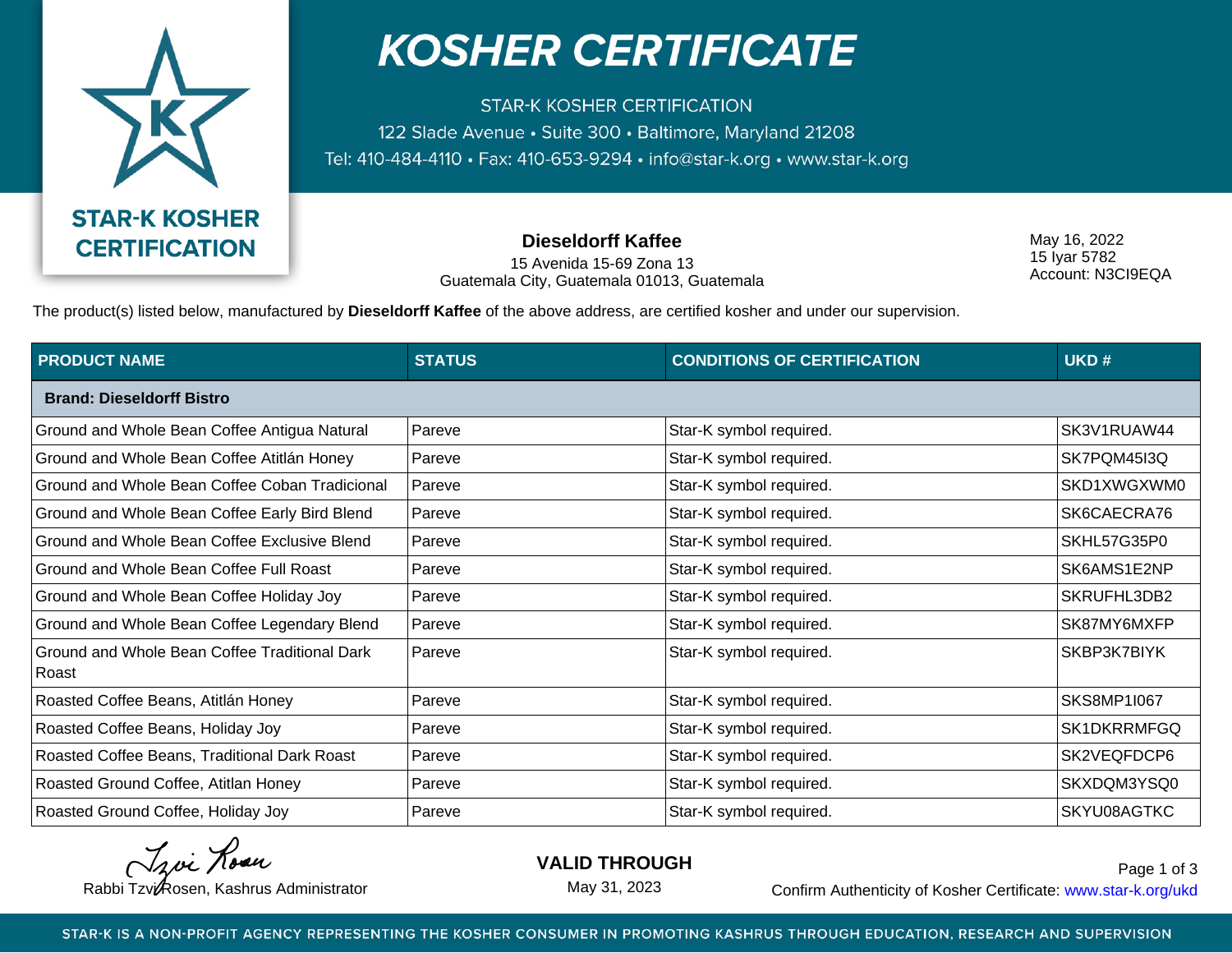

## **KOSHER CERTIFICATE**

**STAR-K KOSHER CERTIFICATION** 122 Slade Avenue • Suite 300 • Baltimore, Maryland 21208 Tel: 410-484-4110 · Fax: 410-653-9294 · info@star-k.org · www.star-k.org

**Dieseldorff Kaffee**

15 Avenida 15-69 Zona 13 Guatemala City, Guatemala 01013, Guatemala May 16, 2022 15 Iyar 5782 Account: N3CI9EQA

The product(s) listed below, manufactured by **Dieseldorff Kaffee** of the above address, are certified kosher and under our supervision.

| <b>PRODUCT NAME</b>                                    | <b>STATUS</b> | <b>CONDITIONS OF CERTIFICATION</b> | UKD#        |  |  |
|--------------------------------------------------------|---------------|------------------------------------|-------------|--|--|
| <b>Brand: Dieseldorff Bistro</b>                       |               |                                    |             |  |  |
| Roasted Ground Coffee, Traditional Dark Roast          | Pareve        | Star-K symbol required.            | SKL4SXNQGSG |  |  |
| <b>Brand: Dieseldorff Kaffee</b>                       |               |                                    |             |  |  |
| Ground and Whole Bean Coffee Antigua Natural           | Pareve        | Star-K symbol required.            | SKVA4EM86P3 |  |  |
| Ground and Whole Bean Coffee Atitlán Honey             | Pareve        | Star-K symbol required.            | SK5US22PCQJ |  |  |
| Ground and Whole Bean Coffee Coban Tradicional         | Pareve        | Star-K symbol required.            | SKXVUGPZJWJ |  |  |
| Ground and Whole Bean Coffee Early Bird Blend          | Pareve        | Star-K symbol required.            | SKURCID57TD |  |  |
| Ground and Whole Bean Coffee Exclusive Blend           | Pareve        | Star-K symbol required.            | SK4LL7QN350 |  |  |
| <b>Ground and Whole Bean Coffee Full Roast</b>         | Pareve        | Star-K symbol required.            | SKY52Z35DL5 |  |  |
| Ground and Whole Bean Coffee Holiday Joy               | Pareve        | Star-K symbol required.            | SKSY6WY2DH4 |  |  |
| Ground and Whole Bean Coffee Legendary Blend           | Pareve        | Star-K symbol required.            | SKXBK4LYK8W |  |  |
| Ground and Whole Bean Coffee Traditional Dark<br>Roast | Pareve        | Star-K symbol required.            | SKU1155PCYF |  |  |
| Roasted Coffee Beans, Atitlán Honey                    | Pareve        | Star-K symbol required.            | SKJX74JZVSD |  |  |
| Roasted Coffee Beans, Holiday Joy                      | Pareve        | Star-K symbol required.            | SK7UHD5IA7S |  |  |

Troi Rosen

**VALID THROUGH**

May 31, 2023

Rabbi Tzvi Rosen, Kashrus Administrator **Confirm Authenticity of Kosher Certificate:** www.star-k.org/ukd Page 2 of 3

STAR-K IS A NON-PROFIT AGENCY REPRESENTING THE KOSHER CONSUMER IN PROMOTING KASHRUS THROUGH EDUCATION, RESEARCH AND SUPERVISION